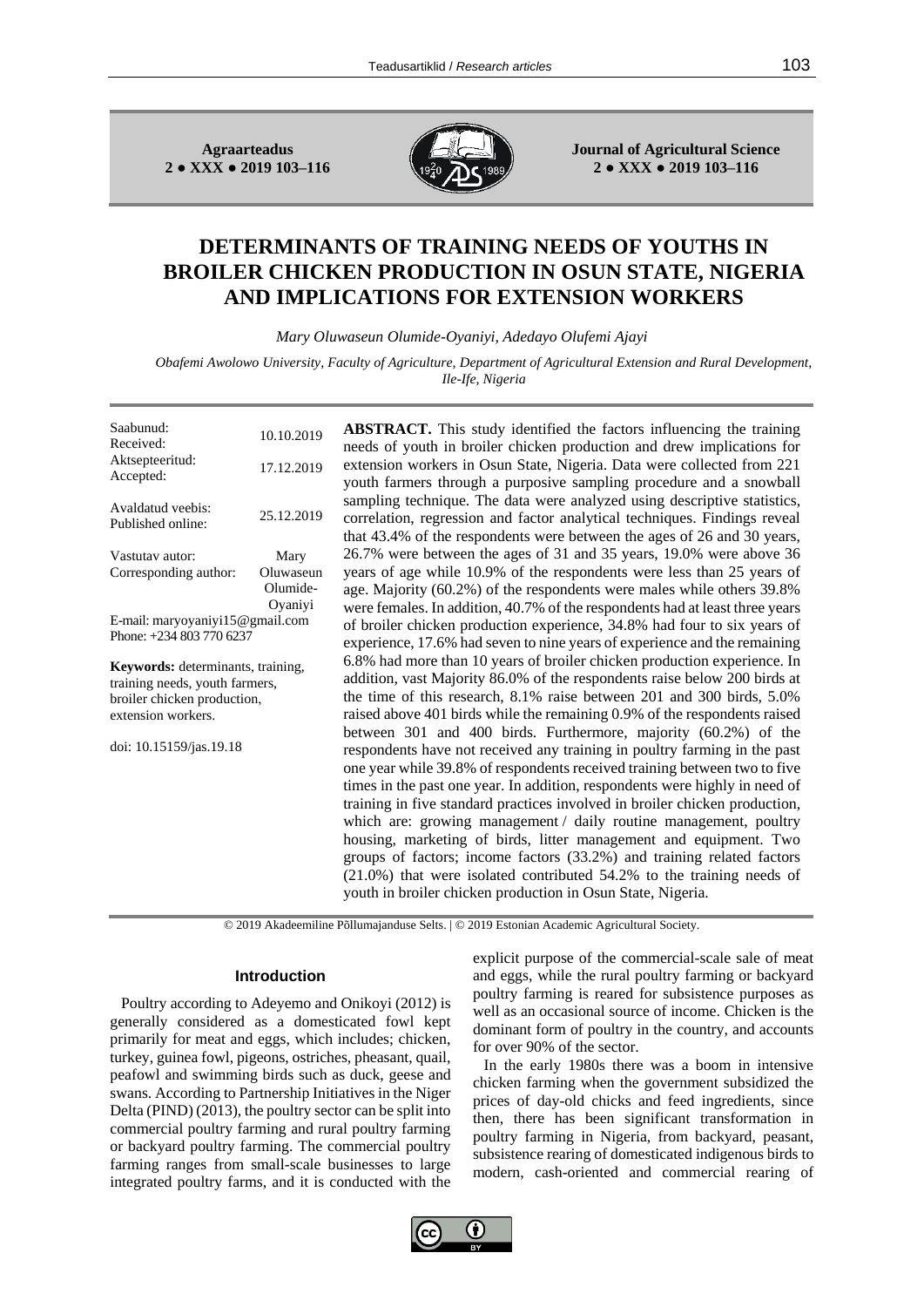chicken occupies a place of pride among the livestock enterprises due to its rapid monetary turnover. This single reason pointed out by Laseinde (1994) and among others has made the enterprise attractive and popular among small, medium, as well as large-scale poultry farmers.

However, PIND (2013) reported that the commercial sector collapsed in 1986, when Nigeria subscribed to the World Bank's Structural Adjustment Programme. Under this programme, the Naira was devalued massively, making poultry inputs such as day-old chicks, feed components, vaccines and equipment (which were largely imported) unaffordable, reducing competitiveness. In order to fill the gap created by this collapse, dependence was heavily tilted towards importation of poultry products. Nevertheless, Heise *et al.* (2015) stated that Nigeria government felt compelled to check its importation and drain on foreign exchange and balance of trade, this action therefore led to the ban on poultry products import. In the meantime, backyard poultry farming, common across rural households has grown steadily during this period.

Similarly, Oyeyinka *et al*. (2011) pointed out that poultry industry in Nigeria has been rapidly expanding in recent years and is therefore one of the most commercialized (capitalized) subsectors of Nigerian agriculture involving thousands of birds. Large poultry units have replaced the backyard poultry units while more efficient strains of meat or egg type birds, balanced feed, intensive housing and better poultry equipment came into use by farmers.

The broilers meat value chain consists of parent stock rearing farms and farmers who rear broilers, feed companies and other input suppliers. The value chain begins at the grandparent stock rearing farm. The process includes rearing parent stock, which lay fertilized eggs. The eggs are then hatched and reared into broilers. The input suppliers such as feed companies and poultry equipment manufactures play an important role in this whole process. The chief feed input supplied by these feed companies includes raw materials such as maize, soybean, salt, vitamins and minerals.

Maize is the major component of the feed ration at about 65%. At the level of the farmer, feed costs constitute about 70% of total production costs. Other input costs consist of veterinary services, heating, bedding, and transport, labour and general expenses. The major output produced from the broiler chain includes day-old chicks, pullets, live birds and broiler meat sold to retailers, restaurants, consumers and exporters.

Osun State Government in 2012, embarked on several projects to mitigate youths' unemployment in the state. The Government empowered 20,000 youths in Community Development Programmes (CDP) but also embarked on developmental projects aimed at taking the State and citizenry out of poverty to socio-economic prosperity. Among the projects introduced was O' Chicken (Broiler Programme). The State Government of Osun imbibed the youths into poultry farming so that

they would become self-reliant after their graduation instead of seeking white-collar jobs endlessly without success.

According to Farayola *et al*. (2013), the poultry sector is characterized by relatively faster growth in consumption and trade volume than any other agricultural sector. In terms of the provision of employment, Central Bank of Nigeria (CBN) (2007) has earlier reported that about 75% of the populace depends on agriculture and agrobased businesses for their livelihood and youth dominated this percent.

Farayola *et al.* (2013) also reported that in Osun State, it was made known that poultry farming is dominated by youth, who are considered to be young agile and active poultry farmers, they are considered to be capable of the tasks involved in poultry production. More so, according to them they are likely to be a set of youth that are unemployed but eventually settled for poultry business but in small-scale production. To buttress this Agbamu (1993) has earlier reported that there was a predominance of medium aged people in farming population.

In the Nigerian context, Nigerian National Youth Policy (2001) defines "youth" as all young persons of 18–35 years old who are citizens of the Federal Republic of Nigeria. However, Torimiro and Laogun (2005) implied from the Nigerian reality and defined the country's youth as young men and women between the ages of 13 and 30. This was based on the expected age of entry into primary education or vocational apprenticeship training, which is usually 13 years, while 30 years is the terminal age for participating in National Youth Service Corps (NYSC) – a youth programme for Nigerian graduates from Universities, Polytechnics or Colleges.

Conclusively, the Children and Youth-in-Agriculture Programme (CYIAP-Network, 2006) define youth as people from ages 19 to 40 years, this age bracket is adopted by CYIAP due to the circumstances of poverty, unemployment and deprivations that are prevalent in Nigeria and some other developing countries which make some people to still depend on others for survival, protection and development up to the age of 40 years.

Abiola (2007) expounded that poultry farming can provide wider employment opportunities (especially for youth) than any other livestock business because of chains of the effects on the aspects of poultry industry. In order to achieve optimum levels of performance in broiler chicken production, Farayola *et al.* (2013) explicated that it requires high standards of management which according to Food and Agricultural Organisation of the United Nations (FAO) (2013) it is often difficult to achieve, owing to less-than-optimal housing conditions and inadequate of quality feed, vaccines and trained staff. To achieve optimum performance Manimekalai (2010) asserted that there is need to train employed and unemployed youth in the poultry industry, with the purpose of improving their productivity, quality and income. Good-quality poultry meat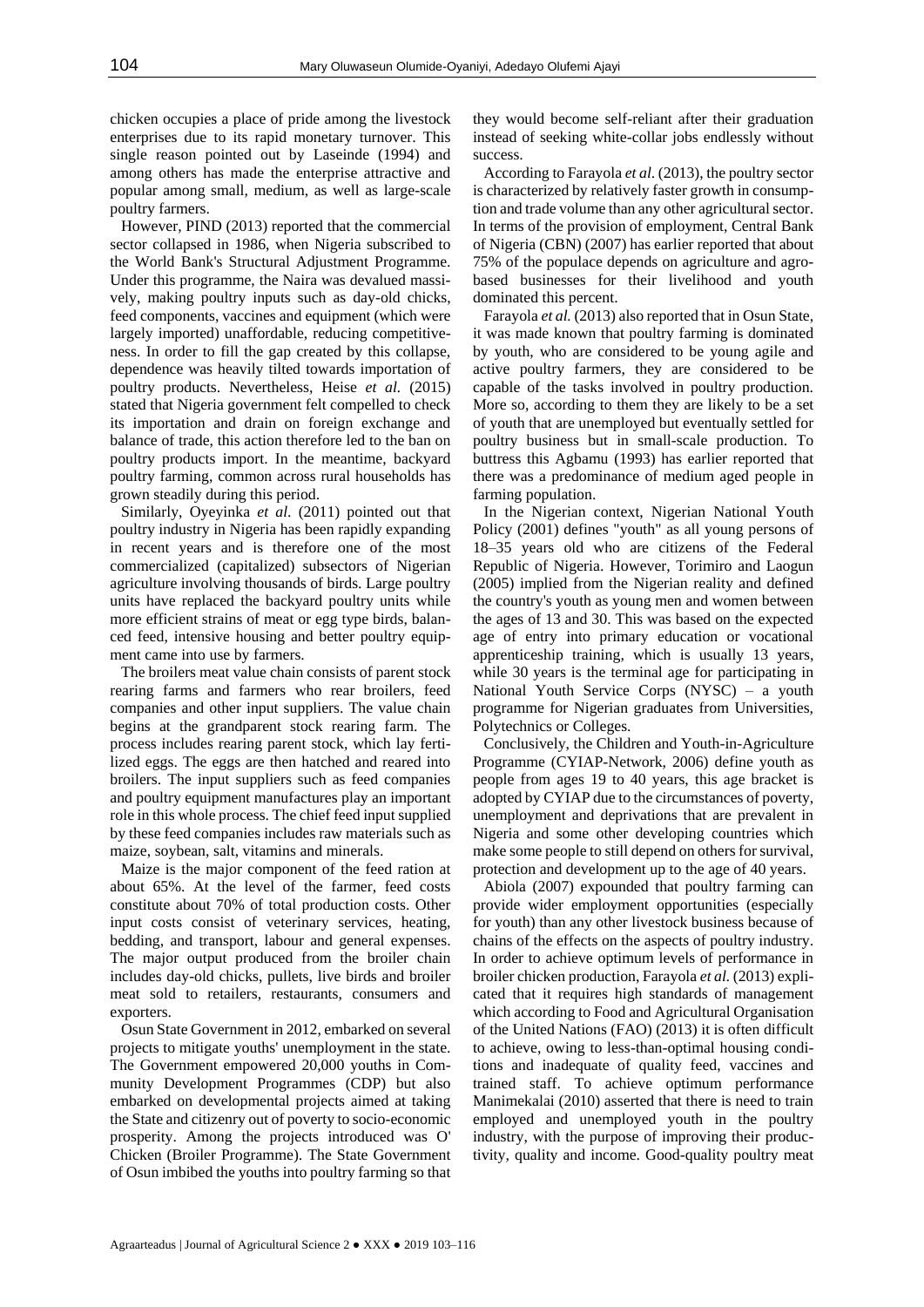can fetch good price for the produce, improve consumption and help in branding poultry products. In addition, these can contribute to foreign exchange earnings of the country by way of increased exports.

Flippo (1965) defined training as the act of increasing the knowledge and skills of an employee in doing a particular job. On the other hand, Williams (1978) defined training as the process of applying appropriate educational methodology to those situations in which improved performance can result from effective learning. The definition given by Williams above goes in line with the definition given by Van Dersal (1968), he conceives training as the process of teaching, informing and educating people so that they become well qualified to do their work and to perform in a position of greater difficulty and responsibility. From this definition, it is clear that Van Dersal includes trainer and trainee in this definition of training. He considers that a more qualified personnel (trainer) have to transfer knowledge to people that is less qualified (trainee) in terms of knowledge. In addition, Laogun (1991) states that training deals with the acquisition of knowledge, skill and attitude by an individual to bridge the gap between actual situation and the desired situation. Thus, training aims at filling the gap between what the trainee knows and what he/she should know.

Need according to Ajayi (1995) is a state of want, which exists because of the desire to meet up with a targeted goal of production or achievement in the performance of a job. Previous studies have also established several definitions of needs; Leagan (1971) explicate that need is the difference between what is and what ought to be, this infers that need led to a gap being created between two conditions. Ditto to this, Laogun (1985) referred to need as "the difference between what exists and what is desired". Adesoji *et al*. (2006) concluded that need show that there is lack of something, which if present, would better the welfare of an individual or group of individuals whose situation is at stake.

Igwua (1987) recognized training need as an aberration that needs to be corrected. Proctor and Thornton (1961) defined training needs, as skills, knowledge and attitude an individual requires in overcoming problems as well as avoiding creating problem situations. In addition, Morrison (1976) stated that training needs exists anytime an actual condition differs from a desirable condition in the human or people aspect of organizational performances or more specifically when a change in present knowledge, skill and attitude can bring out the desired performance.

Therefore, training needs could be looked upon as a present deficiency that can be corrected by learning requisite knowledge, adequate and relevant skills and developing positive attitude aimed at correcting the deficiency.

Many studies have established the differences in the training needs of different target audience, which are based on set of determinants. Adesoji *et al.* (2006) identified level of education and formal trainings earlier attended as very crucial factors to predict the training needs of fadama farmers in Osun State. Farinde and Ajayi (2005) stated that the empowerment of women farmers through adequate training in all the expressed areas of training needs in livestock production is a predisposing factor to sustainable rural development. Farayola *et al.* (2013) investigated extension strategy development and training needs for small-scale commercial poultry farmers in Nigeria and Okeoghene (2013) investigated the competency level and training needs of laying bird farm attendants in Delta State, Nigeria.

All these studies have determined various areas of training needs across different demographics; however, none of them has identified or isolated the factors that determine the training needs of youth in poultry farming hence, this study intends to fill this knowledge gap.

The main objective of the study was to isolate the determinants of training needs of youth in broiler chicken production in Osun State, Nigeria. The specific objectives are to:

1. Describe the socio-economic characteristics of youth in broiler chicken production in the study area;

2. Examine the youth's levels of knowledge and skill in broiler chicken production;

3. Determine the training needs of youth in broiler chicken production and

4. Identify the factors influencing the training needs of youth in broiler chicken production in Osun State.

#### **Materials and Methods**

The study area is Osun state in Southwestern Nigeria. It was created on August 27, 1991 from the old Oyo state. Its capital is Oshogbo. The state lies within the rainforest region of the western Nigeria between latitude 60501N and 80101N on the northern-south pole and longitude of 40051E and 50051E on the eastwest pole. Osun state, which is located at the centre of the western part of Nigeria and shares boundary with Kwara state in the north, Oyo state in the west, in the east partly by Ekiti State and partly by Ondo State and Ogun state in the south. The state has a population of about 3, 423, 535 as indicated by the 2006 census (National population commission, 2006).

There are over 200 towns in the state. A considerate number of highly urbanized settlements are found in the state. The state is divided into three Senatorial Districts, viz, Osun Central Senatorial District, Osun East Senatorial District and Osun West Senatorial District. The State is made up of 30 Local Government Areas and Ife-East Area Office. Majority of people in the state speak Yoruba language with other ethnic group also seen within the state.

Two geographical seasons are identified in the state, they are; the rainy season starting in March and ending in October, and the dry season starting in November and ending in early March. Annual temperature of the state varies between 21.1 °C and 31.1 °C. Annual rainfall is within the range of 800mm in the derived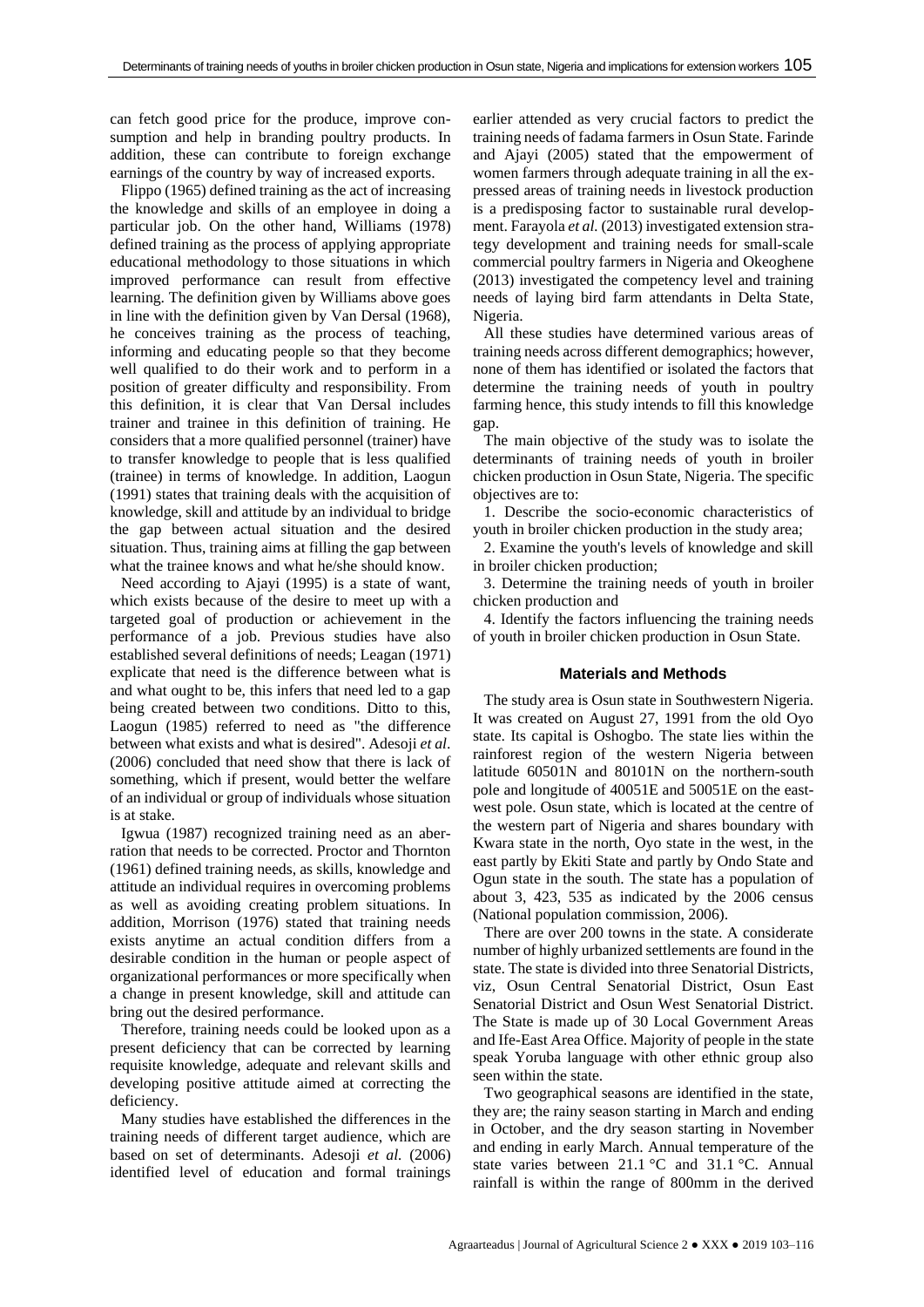savannah agro-ecology to 150mm in the rainforest belt. The state covers a land area of approximately 8,882.55 sq.km.

Agriculture, which is the traditional occupation of the people, is supported by the variety of edaphic and climatic conditions in the State. Major crops grown include cassava, vegetables, yam, maize, tomatoes, pepper and cocoa. The people of the State were also involved in rearing of livestock such as goat, cow and most especially poultry farming (chicken).

The target population was youth in broiler chicken production in Osun State between the ages of 19 and 40 years. Youth have been considered in this study because of the significant roles they play in broiler chicken production and ensuring food security. They have always been considered the future leaders, innovative and energetic all these characteristics are very significant would be exploited in ensuring higher productivity and income in broiler chicken production. Primary data were collected using a pre-tested and validated questionnaire. The questionnaire used captured the personal and socio-economic characteristics of the respondents, relevant information regarding their attendance at previous organised training and information on their knowledge and skill levels in broiler chicken production while secondary data provided by Poultry Association of Nigeria (PAN), Osun State Chapter was used to identify the number of registered youth poultry farmers in the state. Poultry Association of Nigeria (PAN), Osun State Chapter has 243 registered poultry farmers in their database, out of which 100 were youth poultry farmers.

The Agricultural Development Project had divided the state into three zones: Osogbo zone, Ife/Ijesha zone and Iwo zone. Osogbo zone consists of twelve Local Government Areas (LGAs); Ife/Ijesha zone consists of eleven Local Government Areas while Iwo zone consists of seven Local Government Areas. Purposive selection of seven LGAs was chosen from Osogbo zone, five LGAs from Ife/Ijesha and four from Iwo zone, making a total of 16 LGAs, due to the predominance presence of youth in broiler chicken production in the zones. The selection was based on those with the highest number of registered youth members of the Poultry Association of Nigeria (PAN) Osun State chapter.

A snowball sampling technique was used to identify other youth poultry farmers that were not registered under Poultry Association of Nigeria (PAN) Osun State chapter. Using a snowball sampling technique, 15 youth poultry farmers were picked out from each LGA selected making a total of 240 respondents for the study. However, due to incomplete responses, only 221 questionnaires were used for the analysis. Table 1 below shows the distribution of respondents by location.

The dependent variable is the training needs of youth in broiler chicken production. Their mean scores in knowledge and skill levels in selected broilers poultry standard practices or operations indicate their present knowledge and skill levels. The gap between their present knowledge and skill levels in standard practices or operations and the desired (standard) level was used to identify their training needs.

**Table 1.** Distribution of respondents by location

| Zones           |                   | LGAs sampled Number of respondents selected |
|-----------------|-------------------|---------------------------------------------|
| Osogbo Zone     | Osogbo            | 15                                          |
|                 | Olorunda          | 15                                          |
|                 | Irepodun          | 12                                          |
|                 | Ifelodun          | 14                                          |
|                 | Orolu             | 13                                          |
|                 | Boripe            | 13                                          |
| Ife/Ijesha Zone | Ife Central       | 15                                          |
|                 | <b>Ife East</b>   | 13                                          |
|                 | Ife North         | 15                                          |
|                 | <b>Ilesa East</b> | 15                                          |
|                 | Ilesha West       | 11                                          |
|                 | Obokun            | 12                                          |
| Iwo Zone        | Iwo               | 15                                          |
|                 | Ede North         | 15                                          |
|                 | Ede South         | 15                                          |
|                 | Irewole           | 13                                          |
| Total           | 16                | 221                                         |

Descriptive statistical techniques such as frequency counts, percentages and mean were used to describe the data collected. However, to determine the relationship between dependent variable (training needs of the youth in broiler chicken production) and independent variables (personal and socio-economic characteristics), correlation analysis and regression analysis were used. Factor analysis was used to identify factors influencing the training needs of youth in broiler chicken production in Osun State. All the statistical computation was done using Statistical Package for Social Sciences (SPSS) version 20.

## **Results and discussion**

## **Personal characteristics of youth farmers**

**Age.** Results in Table 2 show that 43.4% of the respondents were between the ages of 26 and 30 years, 26.7% were between the ages of 31 and 35 years, 19.0% of the respondents were above 36 years of age while 10.9% of the respondents were less than 25 years of age. The mean age of the respondents was 30.9 years.

**Sex.** About 60.2% of the respondents as presented in Table 2 were males while others 39.8% were females. This implies that majority of the respondents were males and shows the dominance of the male respondents towards broiler chicken production as a venture in Osun State. This finding agrees with that of Adisa and Okunade (2005) that reported that since most farming work or activities is energy demanding, hence men tend to be more involved in production while marketing and processing are often the routines of women.

**Religion.** Results from Table 2 further reveal that 64.7% of the respondents were Christians while 35.3% practiced Islam. This translates to mean that religious beliefs do not forbid broiler chicken production in the study area.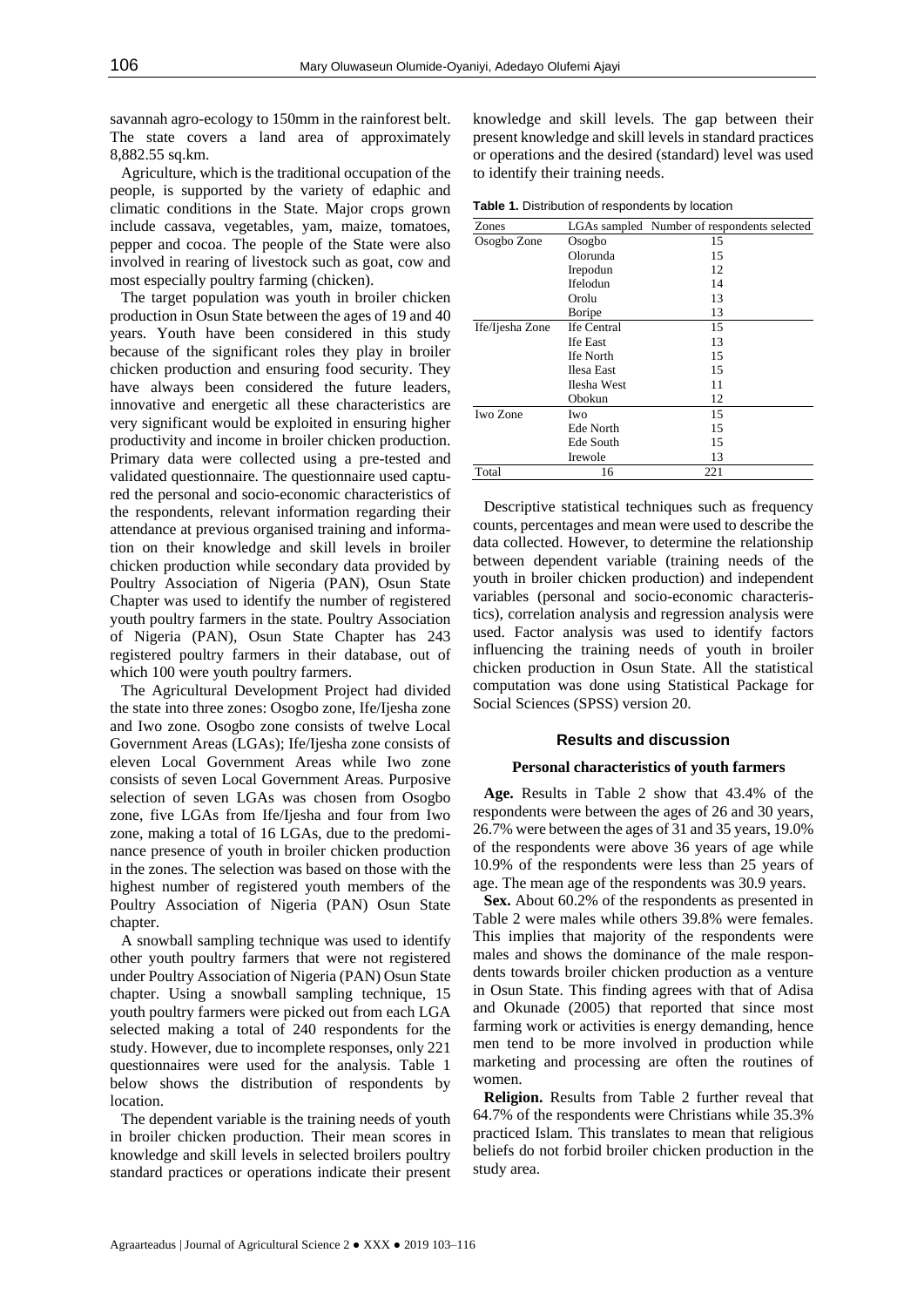**Marital status.** The results from Table 2 further reveal that above half (53.4%) of the respondents were married while 46.6% were single. The implication drawn from this result is that young and agile people are showing interest in the poultry industry.

**Ethnicity.** Also, from Table 2 vast majority (95.0%) of the respondents belong to Yoruba ethnic group although, not necessarily from the study area, 4.1% were from Igbo ethnic group while 0.9% of the respondents were from Hausa ethnic group. The results therefore showed that majority of the respondents were native of Yoruba land and speaks Yoruba dialect, although some of the respondents were not a native of study area, they have migrated into the study area in search of 'greener pasture'. This implies that most of the respondents were from within the same ethnic group of the area of study and would at least speak and understand the common language of the ethnic group. This would bring about effective communication among youth farmers and other members of the community and therefore, communication might not be a barrier among youth farmers in broiler chicken production.

**Table 2.** Distribution of respondents by personal characteristics n=221

| Age(years)<br>$<$ 25 years | 24<br>96 | 10.9 |      |
|----------------------------|----------|------|------|
|                            |          |      |      |
|                            |          |      |      |
| $26 - 30$ years            |          | 43.4 | 30.9 |
| $31-35$ years              | 59       | 26.7 |      |
| $36$ years +               | 42       | 19.0 |      |
| <b>Sex</b>                 |          |      |      |
| Male                       | 133      | 60.2 |      |
| Female                     | 88       | 39.8 |      |
| <b>Religion</b>            |          |      |      |
| Christianity               | 143      | 64.7 |      |
| Islam                      | 78       | 35.3 |      |
| <b>Marital status</b>      |          |      |      |
| Single                     | 103      | 46.6 |      |
| Married                    | 118      | 53.4 |      |
| <b>Ethnicity</b>           |          |      |      |
| Yoruba                     | 210      | 95.0 |      |
| Hausa                      | 2        | 0.9  |      |
| Igbo                       | 9        | 4.1  |      |
| <b>Educational level</b>   |          |      |      |
| Primary education          | 6        | 2.7  |      |
| Secondary education        | 37       | 16.7 |      |
| Post-secondary education   | 178      | 80.5 |      |

Source: Field survey (2016)

**Educational level.** It was obvious from the results in Table 2, that all the respondents had one form of formal education or the other; above one-third (35.7%) of the respondents had Bachelor of Science Degree (B. Sc.), 24.4% had Higher National Diploma (HND), 16.7% had secondary education, 14.5% had Ordinary National Diploma (OND), 5.9 % had Master of Science Degree (M.Sc.) while only 2.7% of the respondents had primary education. This result agrees with the result of Okeoghene (2013) who reported that the poultry industry is no longer a sector for less literate people. This type of result according to Farayola *et al.* (2013) would help youth farmers to respond to challenges,

innovation and other broiler poultry technologies, which results to high productivity and income.

#### **Economic characteristics**

**Broiler chicken production experience.** Results in Table 3 reveal that 40.7% of the respondents had at least three years of broiler chicken production experience, 34.8% of the respondents had four to six years of experience, 17.6% had seven to nine years of experience and the remaining 6.8% had more than 10 years of broiler chicken production experience. This implies that most of the respondents had less experience in the poultry business. Their little experience might be the cause of their low productivity and income. According to Fetuga (1992) the knowledge on management, which is a key to profitable poultry production, is gained through years of experience of the poultry farmer.

**Purchase of day-old chicks.** Results in Table 3 show that 77.4% of the respondents purchased their day-old chicks from hatchery, 18.1% purchased them from friends while 4.5% purchased them from community cooperative. This implies that majority of the respondents purchased their day-old chicks from hatchery. This might because they wanted a reliable source of day-old chicks and might have been because the farmers are purchasing at least one cartoon of day-old chicks. A cartoon of day-old chicks consists of 51 birds, half of a cartoon is not sold unless it is divided between two or more people, therefore, the respondents purchasing from friends and community cooperative might have done so because they were purchasing less than a cartoon of day-old chicks.

**Number of broilers kept.** Results in Table 3 reveal that 86.0% of the respondents raise below 200 birds at the time of this research, 8.1% raise between 201 and 300 birds, 5.0% raised above 401 birds while the remaining 0.9% of the respondents raised between 301 and 400 birds. The mean number of broilers kept was 105.2 birds. This is an indication that majority of the respondents were Small Commercial Poultry farmers, this is based on the classification given by Obi *et al*. and PIND (2013) with bio-safety serving as criterion because they were farmers keep between 1-5000 birds and they operate with the explicit objective of earning an income from broilers. This result might be due to the reason given by Akanni (2007) that most small-scale poultry farmers have limited finance to raise larger number of flocks.

#### **Major target of production**

**Major target of production.** Results from Table 3 show that vast majority (93.7%) of the respondents raise their birds for the purpose of selling while the remaining 6.3% raise their birds for family consumption. This implies that majority of the respondents were raising their birds mainly for commercial purpose. This is a hint that majority were practicing Commercial Poultry Production as based on the categorisation given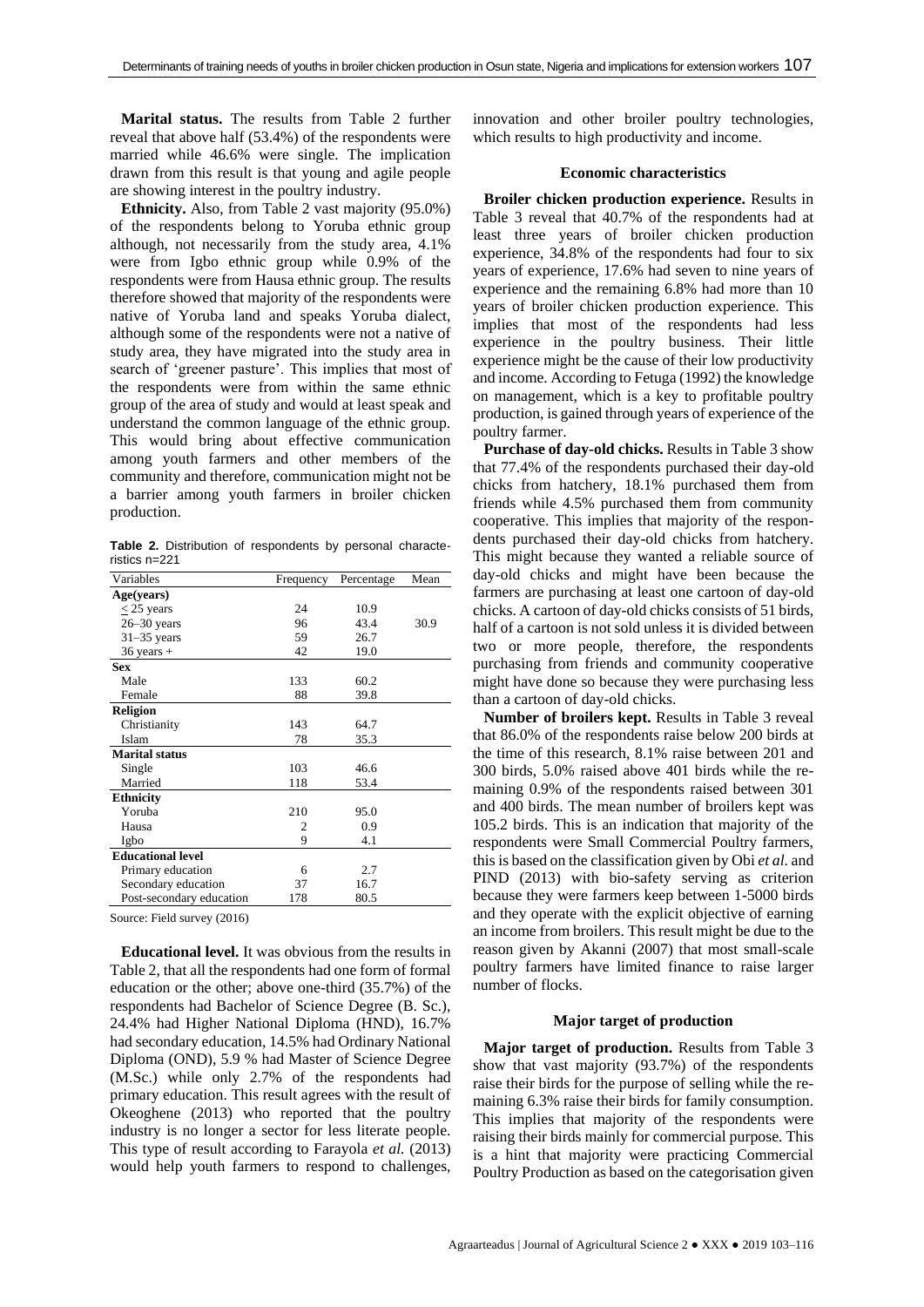by Adene and Oguntade (2006) using scale, stock, husbandry and productivity as criteria because this categorisation is capital and labour intensive; as well as inputs and technology demanding.

**Duration before reaching market weight.** Furthermore, the results from Table 3 show that 41.2% of the respondents raised their birds up 10 weeks before selling them, 31.2% raised them to above 15 weeks while the remaining 27.6% of the respondents raised them between 11 and 14 weeks before reaching market weight. The mean number of weeks in reaching market weight was 12.28 weeks. This result indicates that none of the respondents follow the recommendation given by FAO (2003) that broiler should be raised between six to seven weeks before consumption. This result might be due to two reasons; first, the respondents might be raising the birds for more than 10 weeks because according to FAO (2008) Nigerian market demands big birds, so they are raising them to achieve that bigger size, or secondly, it might be due to slow growth rate resulting from poor quality feed and disease infestation.

**Bird loss.** Results from Table 3 show that 68.3% loses more than 4% of their birds before reaching market weight while 31.7% of the respondents loses less than or equal to 4% of their birds. This implies that majority of the respondents loses more than 4% of their birds before reaching market weight. The mean of bird loss is 1.68%. This shows that majority of the respondents do not follow the recommendation given by FAO (2003) that a mortality rate of 4% up to market age is admissible. According to the same source, it was advised that a higher mortality rate than 4% calls for strict disease control measures from the farmer.

Therefore, since the mortality rate should not exceed 4%, it is of great importance that the respondents should adopt the appropriate disinfecting and disease control measures to keep the mortality rate to a permissible rate. This type of result might be due to the small number of years of experience of respondents in the poultry business.

**Selling of live-bird.** In addition, results from Table 3 show that more than half (57.0%) take their birds to the market directly to sell by themselves, 27.6% sell it at home, 9.0% sell it to middle man, while the remaining 6.3% consume theirs. This implies that vast majority (84.6%) of the respondents sell directly to consumers. This result disagrees with PIND (2013) that reported that Small commercial producers who engage in broiler production sell 20% of their produce directly to livebird retailers, 40% directly to consumers, and 40% to distributors but the result agrees with FAO (2013) who reported that most Small Scale broiler farmers sell the mature broilers directly to the consumer.

**Price range.** Results from Table 3 show that 6.3% of the respondents sold a bird to be less than or equal to  $\text{N2,000}$ , 17.6% sold a bird between  $\text{N2,000}$  and ₦2,999, 46.6% sold a bird between ₦2,500 and ₦2,999, 10.9% sold a bird between ₦3,000 and ₦3,499 while the remaining  $18.6\%$  sold a bird above  $\text{H}3,500$ . The mean price range of birds sold was  $\mathbb{N}2,613$ .

**Income (during the last production cycle need).** In addition, results from Table 3 show the income of the respondents after the expenses on vaccination, drug and feed has been deducted. The results reveal that majority (71.9%) of the respondents earned less than or up to ₦18,000 as income from broiler chicken production, 15.4% earned between ₦18,001 and ₦168,000, 4.5% earned between ₦168,001 and ₦318,000, 1.8% earned between \\\$318,001 and \\\$468,000, 5.0% earned between \\$468,001 and \\$618,000, 0.9% earned between ₦618,001 and ₦768,000 while 0.5% earned more than N $768,001$  as their income during the last production cycle. The mean income of the respondents was  $\text{N}69,871.06$ .

**Table 3.** Distribution of respondents by economic characteristics n=221

| Variables                                    |                | Frequency Percentage | Mean        |
|----------------------------------------------|----------------|----------------------|-------------|
| <b>Broiler chicken production (years)</b>    |                |                      |             |
| $\leq$ 3                                     | 90             | 40.7                 |             |
| $4 - 6$                                      | 77             | 34.8                 | 4.5         |
| $7 - 9$                                      | 39             | 17.6                 |             |
| $10+$                                        | 15             | 6.8                  |             |
| Purchase of day-old chick                    |                |                      |             |
| From hatchery                                | 171            | 77.4                 |             |
| From friends                                 | 40             | 18.1                 |             |
| From community cooperative                   | 10             | 4.5                  |             |
| <b>Numbers of broilers kept</b>              |                |                      |             |
| $<$ 200 $\,$                                 | 190            | 86.0                 |             |
| $201 - 300$                                  | 18             | 8.1                  | 105.1       |
| $301 - 00$                                   | $\overline{c}$ | 0.9                  |             |
| $401+$                                       | 11             | 5.0                  |             |
| <b>Target of production</b>                  |                |                      |             |
| Family consumption                           | 14             | 6.3                  |             |
| Sales                                        | 207            | 93.7                 |             |
| Duration before reaching market weight       |                |                      |             |
| $<$ 10                                       | 91             | 41.2                 | 12.2        |
| $11 - 14$                                    | 61             | 27.6                 |             |
| $15+$                                        | 69             | 31.2                 |             |
| <b>Number of bird loss</b>                   |                |                      |             |
| $<$ 4%                                       | 70             | 31.7                 | 1.6%        |
| $4.01% +$                                    | 151            | 68.3                 |             |
| Selling of live-bird                         |                |                      |             |
| Not applicable                               | 14             | 6.3                  |             |
| To middleman                                 | 20             | 9.0                  |             |
| Taking them to local market                  | 126            | 57.0                 |             |
| Selling at home                              | 61             | 27.6                 |             |
| Prince range $(\mathbb{H})$                  |                |                      |             |
| $\leq 2,000$                                 | 14             | 6.3                  |             |
| 2,000-2,499                                  | 39             | 17.6                 | $\pm 2,613$ |
| 2,500-2,999                                  | 103            | 46.6                 |             |
| 3,000-3,499                                  | 24             | 10.9                 |             |
| $3,500+$                                     | 41             | 18.6                 |             |
| Income (N)(during the last production cycle) |                |                      |             |
| $\leq 18,000$                                | 159            | 71.9                 |             |
| 18,001-168,000                               | 34             | 15.4                 | N69,871.06  |
| 168,001-318,000                              | 10             | 4.5                  |             |
| 318,001-468,000                              | 4              | 1.8                  |             |
| 468,001-618,000                              | 11             | 5.0                  |             |
| 618,001-768,000                              | 2              | 0.9                  |             |
| $768,001+$                                   | 1              | 0.5                  |             |

Source: Field survey (2016)

The overall results show that the respondents were not breaking even. These results contradicts the results of Lawal *et al*. (2009) who reported that poultry represents an appropriate system to provide income for small-scale farmers, but it agrees with Akanni (2007)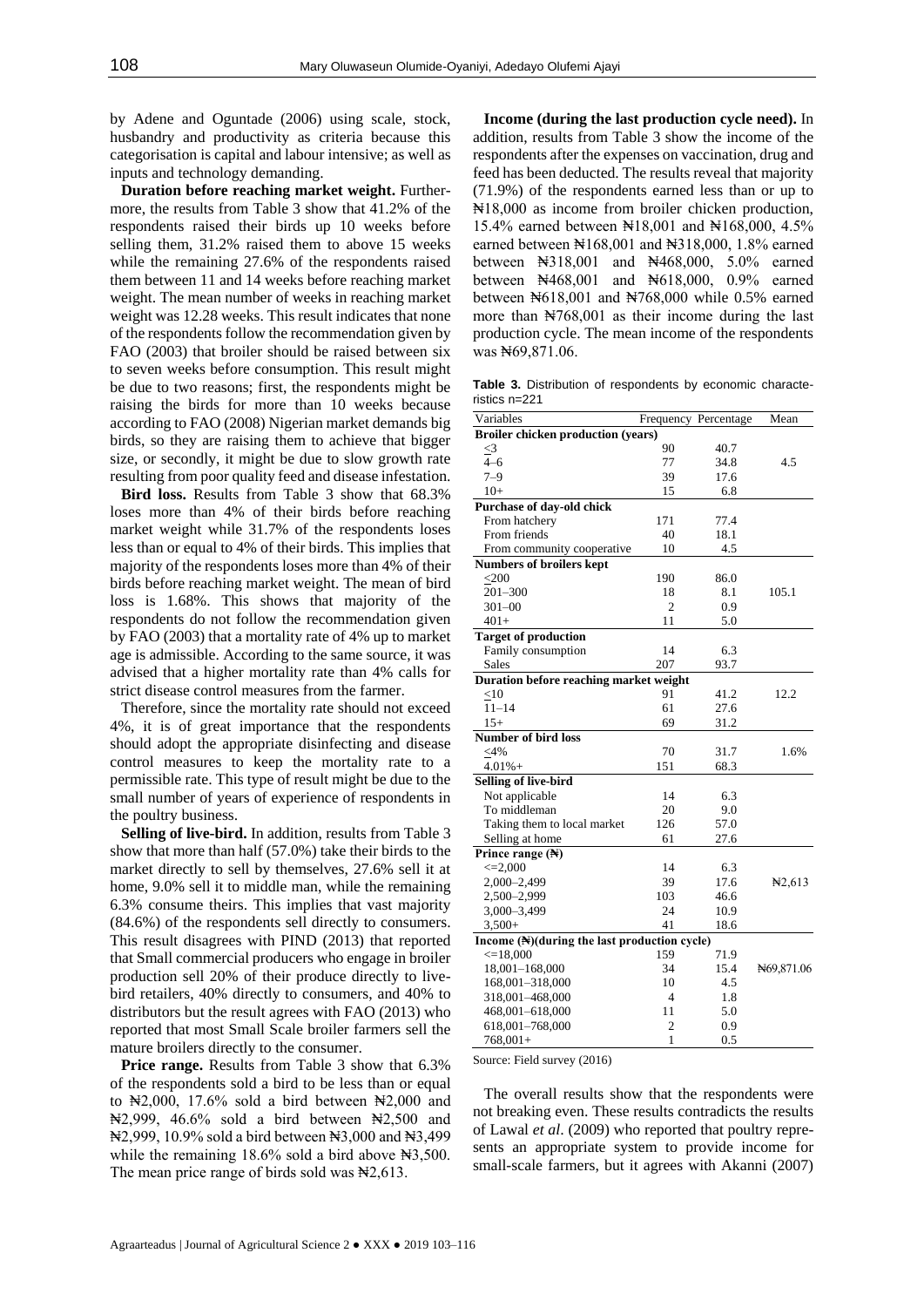findings who stated that low income from poultry business is one of the constraints to increased productions faced by small scale poultry farmers. In addition, judging by the small number of birds kept by the farmers coupled with the general low level of farm income, it implies that majority of the farmers is still operating at the subsistence level.

## **Social characteristics**

**Household size.** Results in Table 4 show that 74.7% of the respondents had a household size of less than five persons, 23.1% had a household size of between six and seven persons, 0.5% had a household size of between eight and nine persons and remaining 1.8% had household size of more than 10 persons. The mean household size was 5 persons. This according to Aromolaran *et al*. (2013) indicated that respondents with family size above 2 people would have more hands to work in their poultry which could aid increase in their output.

**Source of labour.** In addition, results in Table 4 revel that 52.9% of the respondents employed owner's labour for their enterprise, 36.2% make use of family/relatives while 10.9% hire labour for their enterprise. The finding shows that majority of the respondents are using owner's labour. This might be due to its cheapness coupled with the fact that they were Small Commercial Poultry farmers. This result contradicts Farayola *et al.* (2013) who reported that more than half of poultry farmers make use of family/relatives for their enterprise.

**Membership of local organization.** Results in Table 4 show that 58.4% of the respondents belonged to one religious organization or the other while 16.3% and 34.8% belonged to cooperative societies and community development association respectively. Only 31.2% of the respondents do not belong to any association. This implies that majority of the respondents belonged to one organization or the other. Youth's membership of association(s) could be employed in disseminating agricultural information to youth and in influencing decision making by the respondents as emphasized by Adesoji *et al.* (2006). This could also imply that grouplearning methods would be better appreciated by the respondents during training.

**Cosmopoliteness.** Results in Table 4 reveal that all (100%) youth farmers normally travel out of their places of abode. Out of this, 78.3% of them had travelled to other states in the country, 14.0% had travelled out of the country while only 7.7% had travelled to other (LGAs) within the state. Less than half (33.3%) of the respondents travelled out of the community on weekly basis while 22.4% travelled on monthly basis. It could be inferred from this finding that since all the youth farmers travelled out of their places of abode, their external orientation might have exposed them to new ideas and practices in broiler chicken production, which might also reduce their training needs.

In addition, from Table 4 it was revealed that 29.0% of the respondents travelled out of their places of abode for leisure while 27.1% travelled out for business. In addition, 15.4% of the respondents travelled out to greet friends and family, 14.9% travelled out of their places of abode because they are schooling there while the remaining 13.6% of the respondents travelled out to purchase poultry farming inputs and marketing of poultry products respectively. This implies that 44.4% of the respondents travelled out either to greet friends and family or for leisure. This implies that training programmes aimed at improving broiler chicken production in the area should take place at the communities of the respondents for adequate participation since only a few of them travel out of their places of abode to purchase poultry farming inputs and marketing of poultry products.

**Table 4.** Distribution of respondents by social characteristics n=221

| Variables                          | Frequency      | Percentage | Mean |
|------------------------------------|----------------|------------|------|
| <b>Household size</b>              |                |            |      |
| $\leq 5$                           | 165            | 74.7       |      |
| $6 - 7$                            | 51             | 23.1       | 5    |
| $8 - 9$                            | 1              | 0.5        |      |
| $10+$                              | $\overline{4}$ | 1.8        |      |
| <b>Source of labour</b>            |                |            |      |
| Hired labour                       | 24             | 10.9       |      |
| Family labour                      | 80             | 36.2       |      |
| Owner's labour                     | 117            | 52.9       |      |
| *Organisational membership         |                |            |      |
| Religion organisation              | 129            | 58.4       |      |
| Cooperative association            | 36             | 16.3       |      |
| Community development              | 77             | 34.8       |      |
| association                        |                |            |      |
| <b>Farthest distance travelled</b> |                |            |      |
| Outside the LGA                    | 17             | 7.7        |      |
| Other states                       | 173            | 78.3       |      |
| Outside the country                | 31             | 14.0       |      |
| <b>Purpose for travelling</b>      |                |            |      |
| Greet friends and family           | 34             | 15.4       |      |
| Leisure                            | 64             | 29.0       |      |
| <b>Business</b>                    | 60             | 27.1       |      |
| School there                       | 33             | 14.9       |      |
| To purchase poultry farming        | 15             | 6.8        |      |
| inputs                             |                |            |      |
| Marketing of poultry products      | 15             | 6.8        |      |
| *Source of information             |                |            |      |
| <b>Extension</b> agents            |                |            |      |
| Farmers' organisation              | 26             | 11.8       |      |
| NGOs in agriculture                | 14             | 6.3        |      |
| Fellow farmer and friends          | 121            | 54.7       |      |
| Media                              | 22             | 10.0       |      |
| Poultry Association of Nigeria     |                |            |      |
| School attended                    | 38             | 17.2       |      |

\*Multiple responses (exceeds 100%). Source: Field survey (2016)

**Sources of information.** Results in Table 4 reveal that fellow farmers and friends were sources of information on poultry management practices to more than half (54.7%) of the respondents, Farmers' association provided information on poultry management practices to 11.8% of the respondents, media provided information about poultry management practices to 10.0% of the respondents while NGOs in Agriculture serve as source of information to 6.3% of respondents on poultry management practices. It was obvious from the results that none of the respondents indicated that Extension worker and Poultry Association of Nigeria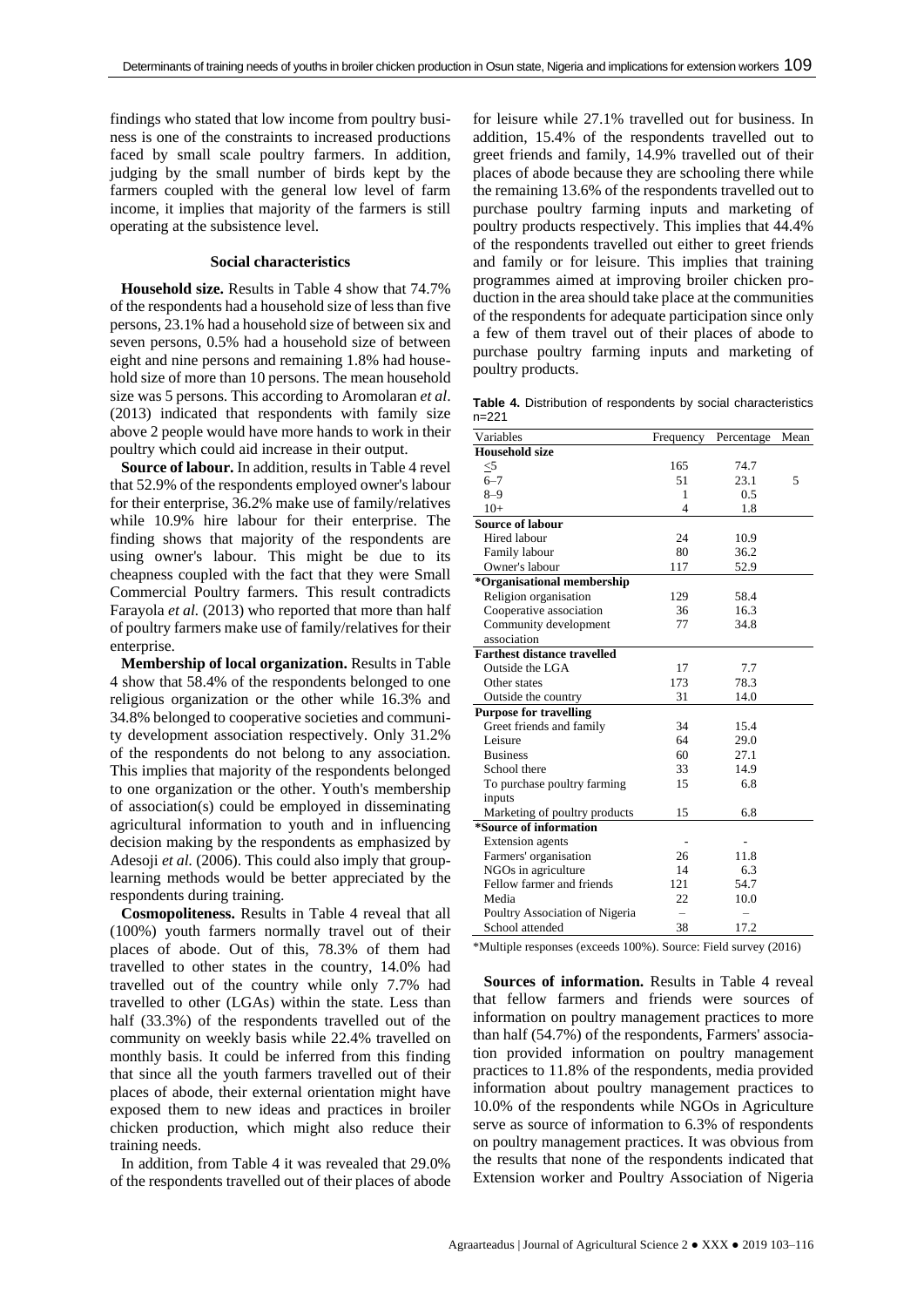were sources of information on poultry management practices and many (49.3%) of the youth received information on poultry management practices from fellow farmers and friends, this show that peer groups play an important role in ensuring the sustainability of the enterprise. This result agrees with the result of Farayola *et al.* (2013) who reported that extension agents are not all that recognized by the farmers, which is an indication that they pay little attention to poultry production.

## **Attendance at previously organized trainings**

**Contacts with extension agents.** Results in Table 5 show that none (100%) of the respondents had contact with extension agents before. This indicated that extension agents have not been carrying out their duties has expected.

**Past training(s) in broiler chicken production.** Also, from the results in Table 5, 60.2% of the respondents indicated that they have not received any training in poultry farming in the past one year, while the remaining 39.8% had received training, out of this, 15.4% of the respondents have attended training twice in the past one-year while only 7.2% attended training five times in the past one-year. The respondents also indicated that 21.3% of them attended the training organized by the schools they attended, 11.3% attended the training organized by NGOs while the remaining 7.2% attended the one organized by one religious organization or the other. This implies that majority have never been trained before. This might be the major reason of their low productivity and income level.

**Poultry management trained on.** Results from Table 5 also revealed that all the respondents (39.8%) that claimed to have received training before stated that they had received training on poultry housing, equipment, growing management/daily routine management, vaccination and disease control respectively, 33.3% of them were trained on management practices from brooding to weeks, 20.0% were trained on litter management, 14.2% were trained on record keeping while the remaining 12.5% of the respondents were trained on marketing. To this end, it is advisable to carryout training need identification which according to Okeoghene (2013) would help to know the kind of training that is required so that training can be effective. Training needs identification is of paramount importance to every successful training programme.

**Reason(s) for not attending past trainings.** Among the 60.2% of the respondents that did not attend any training before in the past, the results in Table 5 show that 31.7% of them said they were not aware of any, 19.9% said they were aware but not interested while the remaining 8.6% said that they have no money to pay for the training. The implication that can be drawn from this is that for youth to be interested in training training programmes must address their needs; the planners of training programmes must note this. In addition, efforts should be made to subsidize the price of training programme so as to make it affordable for youth if it

could not be made totally free to ensure more youth to participate in the programme and the planners should stimulate the interest of youth into attending the training. In addition, adequate publicity should be made to invite as many youths in broiler chicken production as possible to participate in the programme.

**Table 5.** Distribution of respondents by attendance at previously organized trainings n=221

| Variables                                                   | Frequency | Percentage |
|-------------------------------------------------------------|-----------|------------|
| <b>Contact with extension agents</b>                        |           |            |
| Once a month                                                | 0         | 0.0        |
| Fortnightly                                                 | $\Omega$  | 0.0        |
| Not at all                                                  | 100       | 100.0      |
| <b>Attendance at previous training</b>                      |           |            |
| Yes                                                         | 88        | 39.8       |
| N <sub>0</sub>                                              | 133       | 60.2       |
| Number of training previously attended in the past one year |           |            |
| None                                                        | 171       | 77.4       |
| 2 times                                                     | 34        | 15.4       |
| 5 times                                                     | 16        | 7.2        |
| *Poultry management trained on                              |           |            |
| Poultry housing                                             | 88        | 39.8       |
| Equipment                                                   | 88        | 39.8       |
| Management practices from brooding to                       | 74        | 33.34      |
| two weeks                                                   |           |            |
| Growing management/daily                                    | 88        | 39.8       |
| management routine                                          |           |            |
| Litter management                                           | 44        | 20.0       |
| Vaccination and disease control                             | 88        | 39.8       |
| Record keeping                                              | 31        | 14.2       |
| Marketing                                                   | 28        | 12.5       |
| Reason(s) for not attending past training                   |           |            |
| Not aware of any                                            | 70        | 31.7       |
| Aware, interested but not invited                           | 44        | 19.9       |
| No money to pay for training                                | 19        | 8.6        |

\*Multiple responses (exceeds 100%). Source: Field survey (2016)

# **Knowledge and skill levels of respondents in standard practices or operations involved in broiler chicken production**

The respondents' knowledge and skill levels mean scores in the standard practices or operations involved broiler chicken production were presented in Table 6. Eight standard practices or operations were presented to the respondents based on the recommendations by FAO (2003) and FAO (2008). These operations include the following: poultry housing, equipment, management practices from brooding to 2 weeks, growing management, litter management, vaccination and disease control, record keeping and marketing of birds. Maximum point obtainable for each of the operations is 5 points while the minimum is one. The range adopted to categorise them as high or low mean score is as follows:  $0-3.05$  (low) and  $3.06-5.0$  (high) according to Ajayi (1995).

# **A. Knowledge level of respondents in standard practices or operations involved in broiler chicken production**

**1. Poultry house.** It can be deduced from the results in Table 6 that youth farmers had low mean knowledge level in poultry housing (mean score  $= 2.70$ ). This shows that they were not familiar with construction of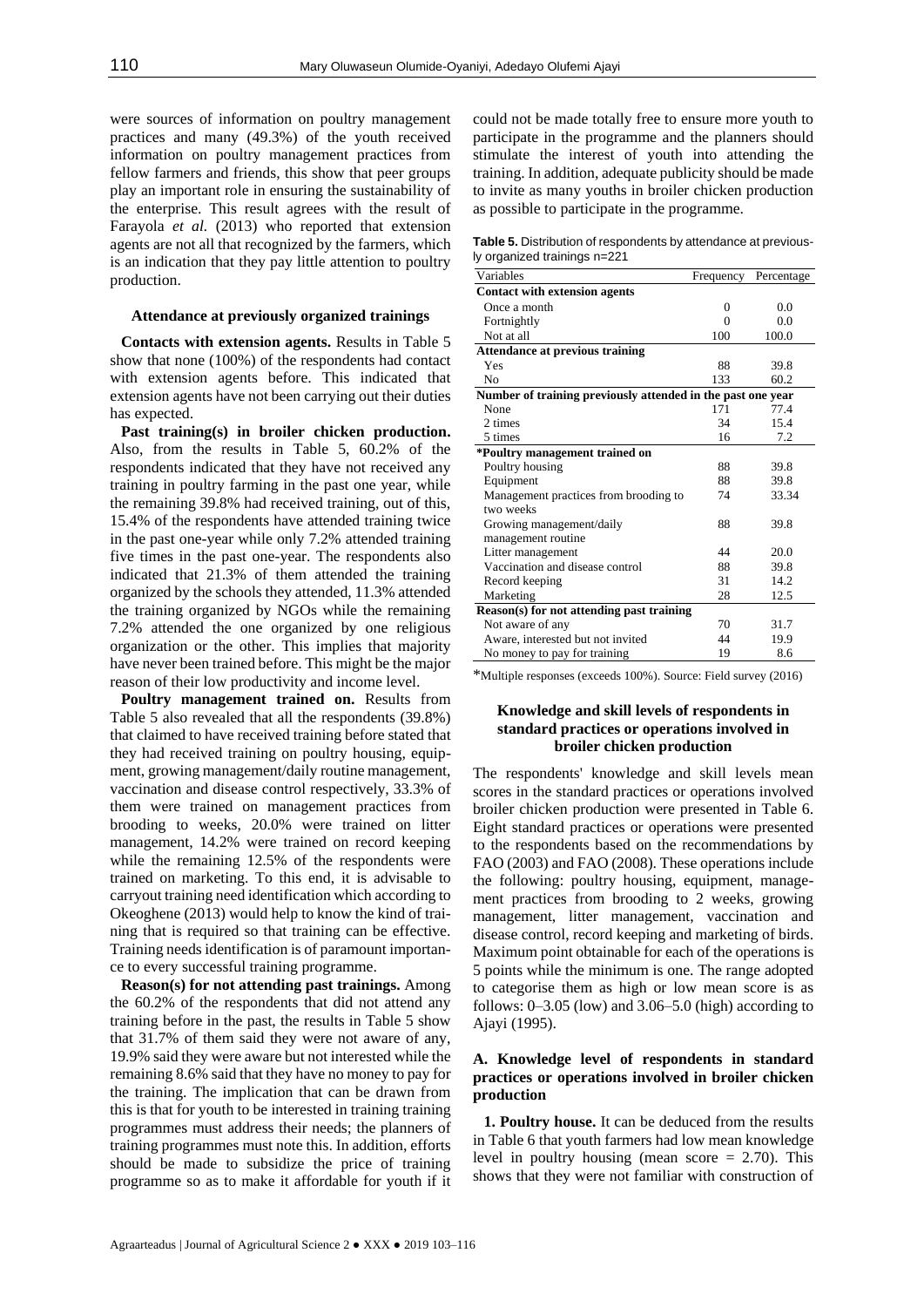the poultry house; also, it shows that they might have not been housing their birds properly because of their low knowledge level. This agrees with Farinde and Ajayi (2005) that concludes farmers had low mean knowledge score in construction of modern houses for poultry birds.

**2. Equipment.** The knowledge level of the youth farmers in equipment is low (mean score  $= 1.73$ ) as reflected in Table 6. This implies that the youth farmers were not knowledgeable in handling the poultry equipment adequately such as feeders and drinkers spaces requirement for different stages of the birds, which means they have been feeding their birds without considering the uniformity in their feeding, this will cause the birds not to grow uniformly, while some are big, others will be small. This result agrees with Farayola *et al.* (2013) that reported that poultry farmers have not been feeding their birds properly but this result contradicts the result given by Farinde and Ajayi (2005) that poultry farmers have high knowledge in feeding of poultry birds.

**3. Management practices from brooding to 2 weeks old.** Results in Table 6 show that the knowledge level of youth farmers in management practices from brooding to 2 weeks old was high(mean score  $= 3.23$ ); this result contradicts the result given by Farayola *et al.* (2013) that poultry farmers had low knowledge level in handling of poultry birds.

**4. Growing management/Daily-routine management.** Also from Table 6, the results show that the knowledge level of youth farmers in growing management/daily routine management is low (mean score = 2.83), this result agrees with the result of Farayola *et al.* (2013) who concluded that poultry farmers had low knowledge level in poultry daily and special routine operations.

**5. Litter management.** It is evident from the results in Table 6 that the knowledge level of youth farmers in litter management is low (mean score  $= 2.47$ ) this could lead to high mortality rate. The reason for this low mean could be the technicality involved in management of poultry litter, which according to Oyeyinka *et al.* (2011) account for most crises experienced in poultry production where upgraded knowledge for efficiency and effectiveness are required.

**6. Vaccination and disease control.** Results from Table 6 show that the knowledge level of youth farmers in vaccination and disease control is high (mean score = 3.93). This implies that the respondents were knowledgeable in vaccination and drug schedule for the birds. This result contradicts Farayola *et al.* (2013) that reported poultry farmers had a low knowledge level in vaccination and disease control.

**7. Record keeping.** It can be deduced from the results in Table 6 that the youth farmers' knowledge level in record keeping is high (mean score  $= 3.29$ ), this result supports the result given by Farayola *et al.* (2013) that poultry farmers are knowledgeable in keeping records. To buttress this, Barnett *et al*. (2001), reported that record keeping and meeting production targets are good management practices that allow the identification and solution of problems in poultry farming.

**8. Marketing of broilers.** From the results in Table 6 it can be deduced that youth farmers had low knowledge level in marketing of their birds(mean score  $= 2.54$ ). This might be the reason for their low-income rate, since they do not market their birds properly.

# **B. Skill levels of respondents in the standard practices or operations involved in broiler chicken production**

**1. Poultry house.** It can be inferred from the results in Table 6 that youth farmers had low mean skill level in poultry housing (mean score  $= 2.54$ ). This agrees with Farinde and Ajayi (2005) that reported that farmers had low skill level in construction of poultry house. This shows that they have not been housing their birds properly, which according to Torimiro *et al*. (2002) is one of the sources of economic losses in poultry business.

**2. Equipment.** From the results in Table 6 it can be inferred that the skill required in handling of poultry equipment by youth farmers is low (mean score  $= 1.96$ ). This indicates that youth farmers are not skilled in handling the feeders and drinkers spaces required for different growth stages of birds. Since they were not knowledgeable in it, this type of result is expected. This shows that they lack the technical knowledge in handling of poultry equipment, hence need for training. This finding disagrees with the findings of Okeoghene (2013) who concludes that farm attendants were competent in handling of poultry equipment.

**3. Management practices from brooding to two weeks old.** Results in Table 6 show that the skill level of youth farmers in management practices from brooding to 2 weeks is high (mean score  $= 3.25$ ). Having a low skill level in brooding of the birds can be catastrophic because management in the first four weeks of the chicks' life is by far the most valuable skill a poultry farmer must acquire because the birds are totally depend on them to meet their needs; therefore, adequate training is highly required.

**4. Growing management/Daily-routine management.** Results in Table 6 reveal that the skill level of respondents in growing management/daily routine management is low (mean score  $= 2.94$ ). This finding concurs with the result given by Farayola *et al.* (2013) that conclude that most of the farmers do not adequately take to guidelines and principles that are required of the poultry business either daily or on special occasions.

**5. Litter management.** The results reveal in Table 6 that youth farmers had low skill level in litter management (mean score  $= 2.31$ ). This finding is an indication that most of the respondents have been deviating from various precautions involved in litter management. Many of them may spend more money to buy drugs to cure the diseases caused by poor management of litter.

**6. Vaccination and disease control.** It can be inferred from the results in Table 6 that skill level of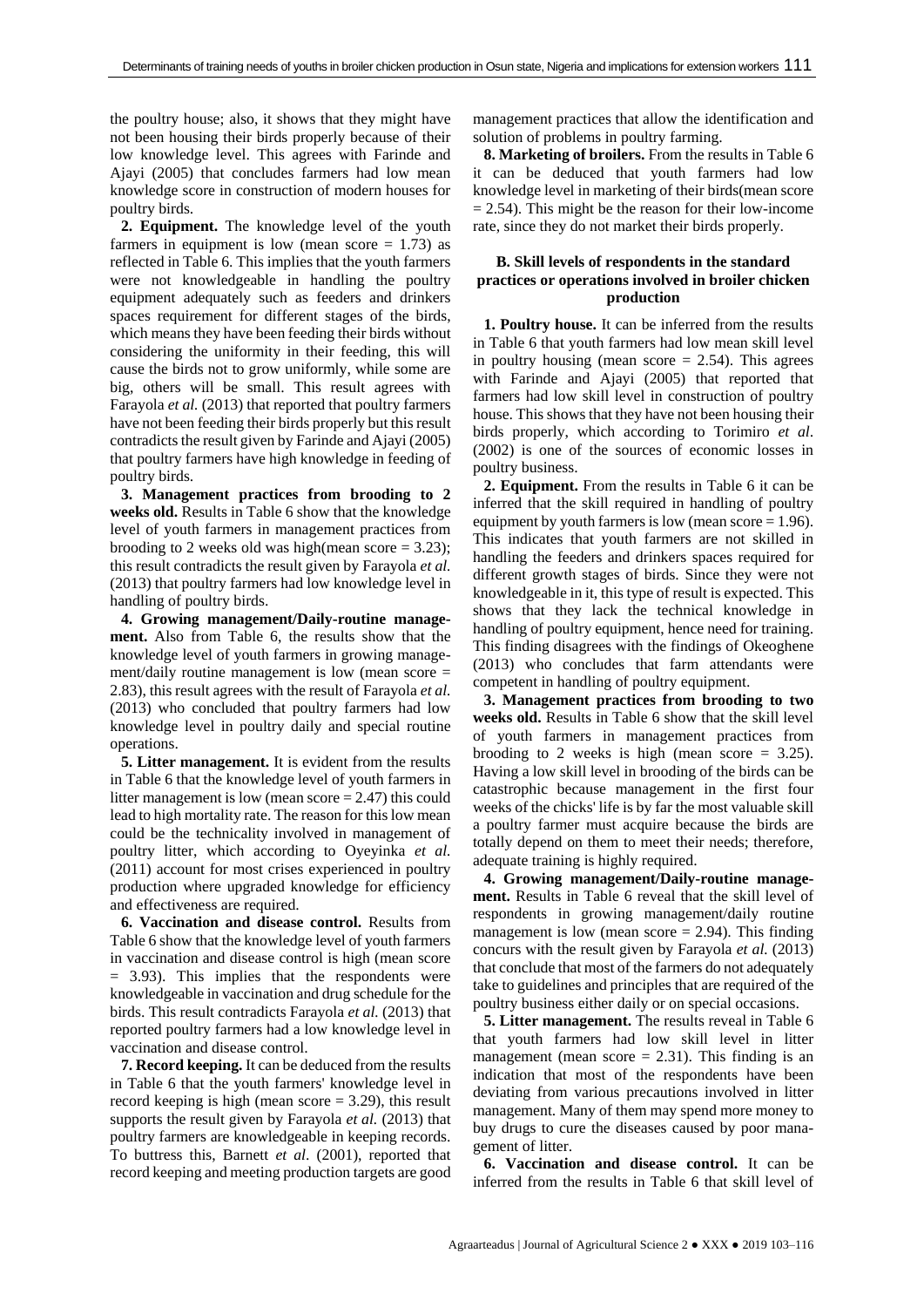youth farmers in vaccination and diseases control is high (mean score  $= 3.20$ ). This implies that the respondents have been vaccinating their birds appropriately and adequately controlling disease. Many of them may not need to rely on veterinary doctors before they can administer drugs and vaccinate. This finding disagrees with Okeoghene (2013) who concludes that farm attendants were not competent in vaccination of birds.

**7. Record keeping.** The results from Table 6 show that the skill level of youth farmers in record keeping is high (mean score  $= 3.25$ ). This implies that youth farmers keep records appropriately and as expected. This finding concurs with Farayola *et al.* (2013) that conclude that most of poultry farmers keep records appropriately and as expected.

**8. Marketing of broilers.** The skill level of youth farmers in the marketing of their birds is low (mean score  $= 2.91$ ) as indicated in Table 6. This implies that they need adequate training.

In addition, since training aims at increasing the knowledge and skill of performance at a duty as stated by Ajayi (1995), it would be acknowledged that training should be organized and attended regularly for its effectiveness. Therefore, Laogun (1985) has earlier mentioned that the farmers' level of skill and knowledge need to be sought in order to know what to teach them for maximum production.

**Table 6.** Respondents' mean score of knowledge level, skill level and perception of importance of training in the standard practices or operations involved in broiler chicken production (n= 221)

| Standard practices involved in broiler chicken production | Mean score | Knowledge level | Mean score | Skill level |
|-----------------------------------------------------------|------------|-----------------|------------|-------------|
| Equipment                                                 | 1.73       | Low             | 1.96       | Low         |
| Litter management                                         | 2.47       | Low             | 2.31       | Low         |
| Marketing of birds                                        | 2.54       | Low             | 2.91       | Low         |
| Poultry housing                                           | 2.70       | Low             | 2.54       | Low         |
| Growing management/ daily routine management              | 2.83       | Low             | 2.94       | Low         |
| Management practices from brooding to two weeks           | 3.23       | High            | 3.25       | High        |
| Record keeping                                            | 3.29       | High            | 3.25       | High        |
| Vaccination and disease control                           | 3.93       | High            | 3.20       | High        |

Source: Field survey (2016)

# **Training needs of youth in broiler chicken production**

The results in Table 7 were used to identify the gap between the present knowledge and skill levels of youth farmers in standard practices or operations and the desired (standard) level so as to identify their training needs. As stated by Leagan (1971) that training need is the difference between what is and what ought to be, this infers that need led to a gap being created between two conditions, therefore, the present mean scores of both knowledge and skill levels of each operation is subtracted from the desired mean score. As earlier stated the range adopted to categorise them as high or

low mean score is as follows: 0–3.05 (low) and 3.06– 5.0 (high) according to Ajayi (1995).

It was evident from the result the respondents were highly in need of training in five standard practices involved in broiler chicken production, which are equipment, litter management, marketing of birds, poultry housing and growing management / daily routine management. This type of result is expected since they were neither knowledgeable nor skilled in them. This result support that of Farayola *et al.* (2013) which reported that poultry farmers were highly in need of training in poultry housing, daily and special operations and equipment but were in low need of training in record keeping.

**Table 7.** Training needs of respondents in broiler chicken production n= 221

| Standard practices involved in broiler chicken production | What is (Mean scores) | What ought to be (Mean score) | Remark    |
|-----------------------------------------------------------|-----------------------|-------------------------------|-----------|
| <b>Knowledge Level</b>                                    |                       |                               |           |
| Equipment                                                 | 1.73                  | 5.0                           | High need |
| Litter management                                         | 2.47                  | 5.0                           | High need |
| Marketing of birds                                        | 2.54                  | 5.0                           | High need |
| Poultry housing                                           | 2.70                  | 5.0                           | High need |
| Growing management/ daily routine management              | 2.83                  | 5.0                           | High need |
| Management practices from brooding to two weeks           | 3.23                  | 5.0                           | Low need  |
| Record keeping                                            | 3.29                  | 5.0                           | Low need  |
| Vaccination and disease control                           | 3.93                  | 5.0                           | Low need  |
| <b>Skill Level</b>                                        |                       |                               |           |
| Equipment                                                 | 1.96                  | 5.0                           | High need |
| Litter management                                         | 2.31                  | 5.0                           | High need |
| Poultry housing                                           | 2.54                  | 5.0                           | High need |
| Growing management/ daily routine management              | 2.94                  | 5.0                           | High need |
| Marketing of birds                                        | 2.91                  | 5.0                           | High need |
| Vaccination and disease control                           | 3.20                  | 5.0                           | Low need  |
| Management practices from brooding to two weeks           | 3.25                  | 5.0                           | Low need  |
| Record keeping                                            | 3.25                  | 5.0                           | Low need  |

Source: Field Survey (2016)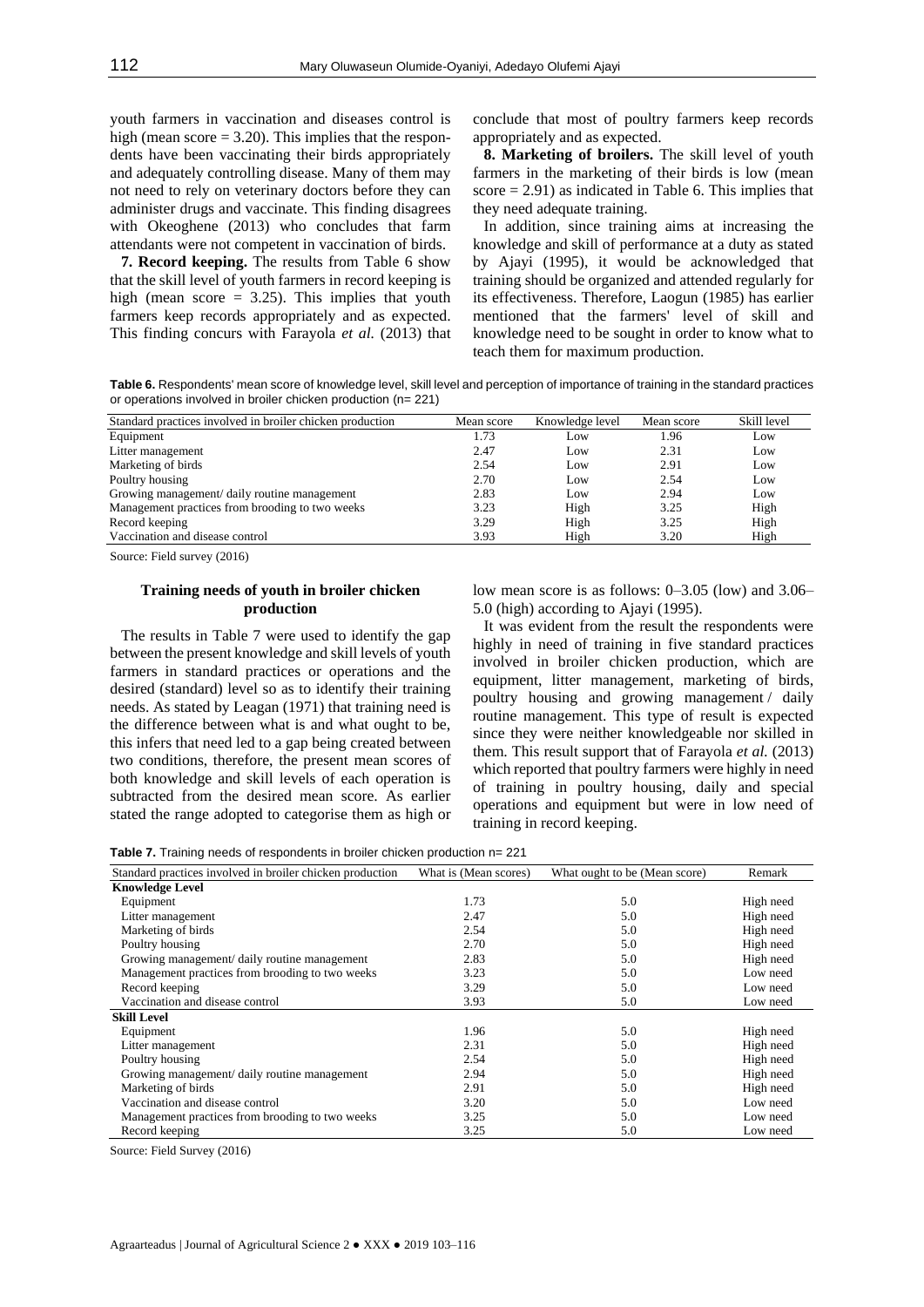Training programme organized should base on trainees' actual needs. To reinforce this, Ajayi *et al*. (2008) as posited that training should be goal – specific; learner – oriented and designed to lift the trainee to a status of independent work in order for them to perform more efficiently, effectively and improve the quality of their output to increase their profit.

# **Correlation analysis showing linear relationship between some selected socio-economic characteristics of respondents and their training needs**

The results in Table 8 show the Correlation Coefficient (r) with Coefficient (s), Determination  $(r^2)$ and it was deduced that at  $p \le 0.01$ , there was a significant relationship between respondents' age  $(r = -4.411)$ , household size  $(r = 0.272)$ , years of experience  $(r = -0.384)$ , number of broilers kept  $(r = -0.241)$ , number of birds loss  $(r = 0.187)$ , income during the last production cycle  $(r = -0.447)$ , price range ( $r = -0.436$ ), number of past training attended  $(r = 0.208)$  and their training needs in broiler chicken production. The positive correlation of household size of youth farmers and number of birds' loss indicated that the higher their household size and number of birds' loss, the higher their training needs in broiler chicken production.

**Table 8.** Summary of the results of Correlation analysis showing linear relationship between some selected socioeconomic characteristics of respondents and their training needs

| Variables                                  | Correlation | Coefficient(s) | Decision |
|--------------------------------------------|-------------|----------------|----------|
|                                            | Coefficient | Determination  |          |
|                                            | (r)         | $(r^2)$        |          |
| Age                                        | $-0.411**$  | 0.168          | S        |
| Years of formal education                  | 0.005       | 0.000          | NS       |
| Household size                             | $0.272**$   | 0.074          | S        |
| Years of experience                        | $-0.384**$  | 0.147          | S        |
| Number of broilers<br>kept                 | $-0.241**$  | 0.058          | S        |
| Duration in reaching<br>market weight      | 0.131       | 0.017          | NS       |
| Number of birds loss                       | $0.187**$   | 0.035          | S        |
| Income during the last<br>production cycle | $-0.447**$  | 0.199          | S        |
| Price range                                | $-0.436**$  | 0.190          | S        |
| Cosmopoliteness                            | 0.035       | 0.001          | NS       |
| Number of past training<br>attended        | $-0.208**$  | 0.043          | S        |

\*\* = r is significant at  $p \le 0.01$  level; NS = not significant; S = significant. Source: Field survey (2016)

Conversely, the negative correlation existing between age, years of experience, number of broilers kept, income during the last production cycle, price range, number of past training attended and their training needs in broiler chicken production indicated that the higher these variables, the less their training needs. The results could further be explained thus:

(i) there was a negative relationship between the age of the respondents and their training needs in broiler chicken production. This indicated that the higher the age of the respondents, the lower their training needs in broiler chicken production. This implies that the older the youth farmers become, the more their experience in broiler chicken production, hence the less the training they would require;

(ii) there was a weak positive relationship between household size of the youth farmers and their training needs in broiler chicken production. This indicated that the higher the household size of the youth farmers, the more their training needs in broiler chicken production. This implies that the larger the household size of the respondents become, the higher their responsibilities, hence the more the training they would require in order to expand their farm size so as to be able to meet the needs of the members of the household;

(iii) there was a negative relationship between years of experience of the respondents and their training needs in broiler chicken production. This indicated that the higher the years of experience of the respondents, the less their training needs in broiler chicken production. This implies that the higher the experience the respondents gathered during the production of broiler chicken, the better they would become, hence the less the training they would require;

(iv) there was a weak negative relationship between the number of birds kept by youth farmers and their training needs in broiler chicken production. This indicated that the higher the number of birds kept by youth farmers, the lower their training needs in broiler chicken production. The implies that the lesser the number of birds kept by youth farmers the more their major target of production is shifted from selling to consumption, therefore the lower the training required;

(v) there was a weak positive relationship between number of birds loss by the respondents and their training needs in broiler chicken production. This denoted that the higher the number of birds loss by the respondents the higher their training needs in broiler chicken production. This implies that youth farmers would embrace more training in broiler chicken production if they experience higher mortality rate than expected;

(vi) there was a negative relationship between income during the last production cycle of the youth farmers excluding their expenses and their training needs in broiler chicken production. This denoted that the higher the income during the last production cycle of the youth farmers, the lower their training needs in broiler chicken production and vice versa. This implies that the lower the income of youth farmers during the last production cycle, the more they would require training in order to boost their income;

(vii) there was a negative relationship between price range of selling birds by the respondents and their training needs in broiler chicken production. This denoted that the higher the price range, the lower their training needs in broiler chicken production and vice versa. This implies that the higher the price range the respondents were able to sell their birds, the lower their training needs in broiler chicken production would be because the higher the price range, the higher their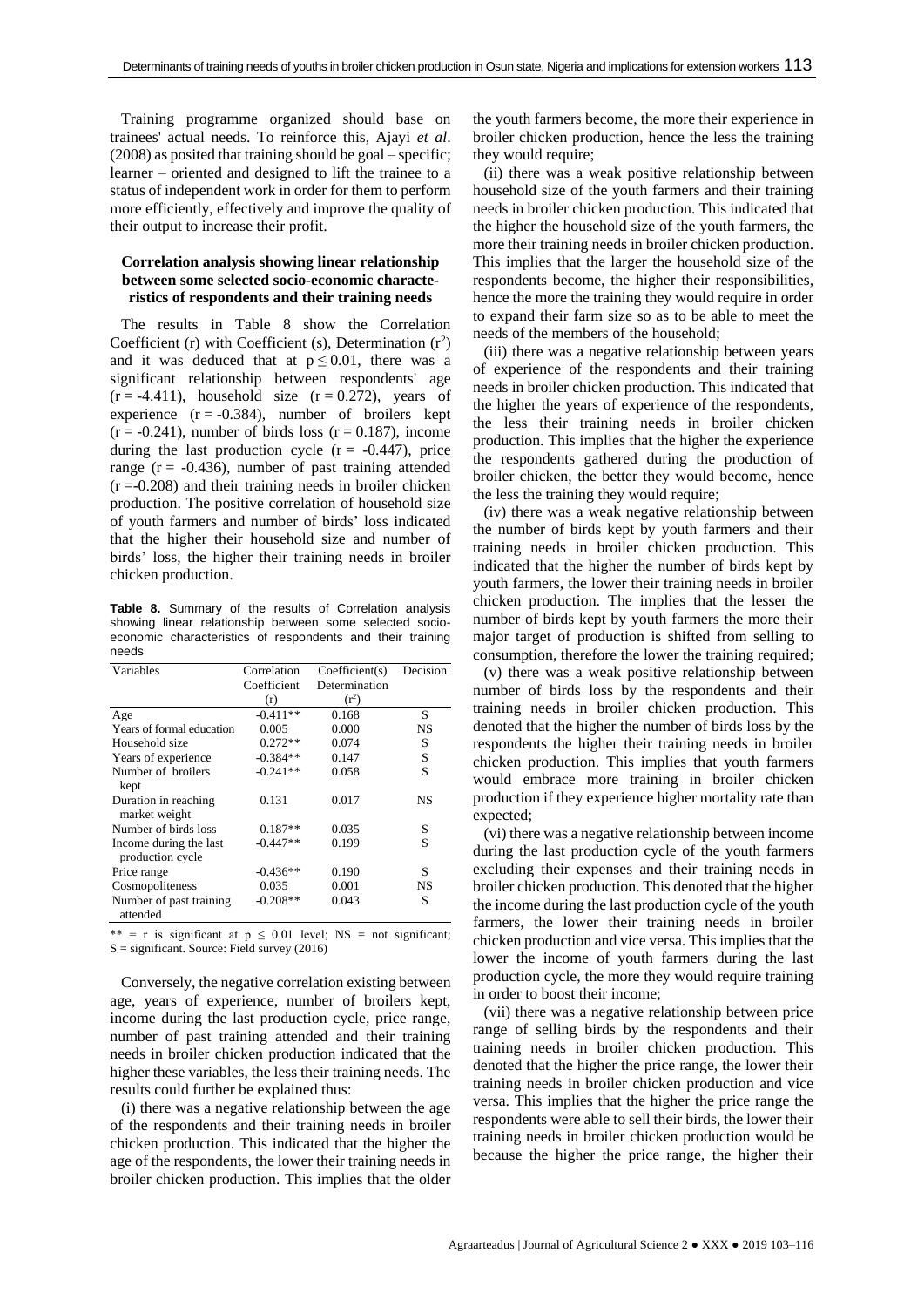income would be, hence the lower the training required; and

(viii) there is a weak negative relationship between the number of past training attended by the youth farmers and their training needs in broiler chicken production. This indicated that the higher the number of past training attended by the youth farmers, the lower their training needs in broiler chicken production. This implies that the more training the youth farmers attended in the past, the lesser the training they would require.

## **Regression analysis establishing relationship between selected socio-economic of respondents and their training needs**

The regression coefficients (B) with standard errors, standardized regression coefficients (β) and t-statistic values were presented in Table 9. The results in Table 9 show that of all the eight variables subjected to multiple regression only five variables were found to be statistically significant predictor. These variables include household size, number of birds' loss, years of experience, number of birds kept, income during the last production cycle, price range, and number of past training attended.

The multiple correlation coefficient (R) value for the regression was 0.662 indicating that a strong association exists between the combination of independent variables and training needs of youth farmers in broiler chicken production,  $R^2$  value was 0.439 and adjusted  $\mathbb{R}^2$  value was 0.417 which means that the regression model accounted for 41.7% variation in training needs of youth farmers in broiler chicken production. The F-value was 20.697 and was significant at  $p \leq 0.01$ . The beta coefficient for the variables were household (0.202), number of birds loss (0.923), income (-0.322), price range (-0.268) and number of training attended in the part (-0.145). This indicated that the larger the household, the higher their training needs in broiler chicken production.

This could further be explained thus:

(i) the larger the number of birds loss, the higher their training needs in broiler chicken production;

(ii) the higher the income from broiler chicken production, the lower their training needs in broiler chicken production;

(iii) the higher the price range for selling the birds, the lower their training needs in broiler chicken production; and

(iv) the higher the number of past training attended, the lower their training needs in broiler chicken production.

**Table 9.** Results of regression analysis establishing relationship between selected socio-economic of respondents and their training needs

| Model                  | в        | s.e.   | Beta     | t                | P     |
|------------------------|----------|--------|----------|------------------|-------|
| (Constant)             | 449.155  | 58.830 |          | 7.635            | 0.000 |
| Age                    | $-0.944$ | 1.924  | $-0.034$ | $-0.491$         | 0.624 |
| Household size**       | 20.951   | 5.572  | 0.202    | 3.760            | 0.000 |
| Years of experience    | $-7.513$ | 2.969  | $-0.152$ | $-2.531$         | 0.012 |
| Number of broilers     | 0.134    | 0.089  | 0.114    | 1.497            | 0.136 |
| kept                   |          |        |          |                  |       |
| Number of Birds        | 4.241    | 0.923  | 0.257    | 4.596            | 0.000 |
| $loss**$               |          |        |          |                  |       |
| Income during the last | 0.000    | 0.000  |          | $-0.322 - 3.882$ | 0.000 |
| production cycle **    |          |        |          |                  |       |
| Price range**          | $-0.039$ | 0.010  | $-0.268$ | $-3.781$         | 0.000 |
| Number of past         | $-4.154$ | 1.515  | $-0.145$ | $-2.743$         | 0.007 |
| training attended**    |          |        |          |                  |       |

Multiple R-value = 0.662; R<sup>2</sup> value = 0.439; adjusted R<sup>2</sup> = 0.417; F value = 20.697 at  $p \le 0.01$ ; \*\* = significant at  $p \le 0.01$  level. Source: Field survey (2016)

# **Factors influencing the respondents' training need broiler chicken production (isolated factors influencing training needs of youth farmers)**

The results in Table 10 show the principal component matrix extracted for training needs. Two groups of factors were isolated from the five variables with highly loaded components.

**Factor I. Income factor.** This factor was inferred of three variables from the first component. The variables were; price range (0.814), income (0.757) and number of birds loss (0.544). The price range of selling the birds by the youth farmers will determine their income, also, the higher the mortality rate, the lower their income. Therefore, training is needed in order to reduce the mortality rate of the birds. All these variables are important in determining the training needs of youth farmers.

**Factor II. Training related factor.** This factor was extracted from highly loaded variable such as number of training attended in the past (0.796) and household size (-0.593). The larger the household size of the respondents, the more training would be required to help them acquire more skill and gain more knowledge in broiler chicken production. The more the training attended in the past by the respondents, the more experience they would gain.

**Table 10.** Result of principal component matrix extracted for training needs showing correlation coefficient of highly loaded variables

| <b>Highly loaded variables</b>          |       |          | Percentage                                                                      | Cumulative percentage     |
|-----------------------------------------|-------|----------|---------------------------------------------------------------------------------|---------------------------|
| Price range                             | 0.814 |          | I (Income factors, $33.2\%$ )                                                   | I (Income factors, 33.2%) |
| Income                                  | 0.757 |          | II (Training related factor, $21.0\%$ ) II (Training related factor, $54.2\%$ ) |                           |
| Number of birds loss                    | 0.544 |          |                                                                                 |                           |
| Household size                          |       | $-0.593$ |                                                                                 |                           |
| Number of training attended in the past |       | 0.796    |                                                                                 |                           |

I= Income factors; II= Training related factors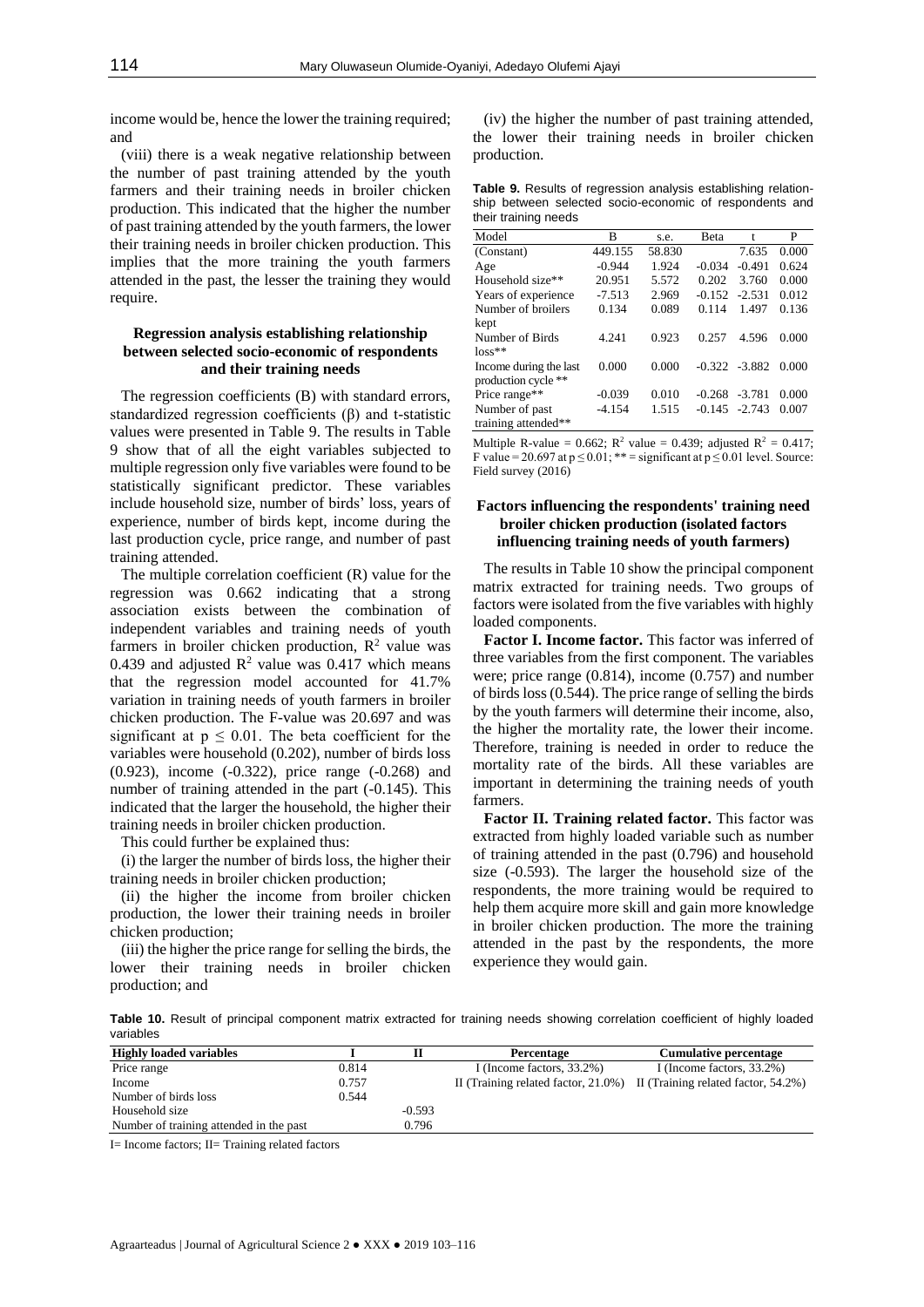**Contribution of extracted factors to the training needs of youth farmers.** The results in Table 10 also show that income factors contributed 33.2% to the training needs of youth farmers while training related factors contributed 21.0% to the training needs of youth farmers. The high contribution of income factor may be due to the present of some variables like; price range, income and number of birds' loss, which were involved in the factor. The least contribution of training related factor may be because of interaction of the factor with the dependent variable (training needs). However, the total contribution of all the factors to the training needs of youth in broiler chicken production in Osun State, Nigeria was 54.2%.

## **Conclusion**

The training needs of youth farmers were evaluated and the crucial factors associated with it were isolated. The two factors isolated were income and training related factors. Five variables household size, number of birds' loss, income during the last production cycle, price range and number of past training attended were identified to be very crucial to predict the training needs of the training needs of youth in broiler chicken production in Osun State. Areas of training needs identified include growing management/ daily routine management, vaccination and disease control, litter management and marketing of birds.

Extension agents should be inspired or motivated towards training of youth farmers on a regular basis. In addition, the factors mentioned above should be considered when planning and executing training for youth farmers. They should note the information sources in the community available to the youth farmers and utilize them adequately to disseminate improved information on broiler chicken production. The identified training needs of youth farmers should be given priorities in the design and implementation of training for them. This is ethical and will allow them to participate fully in the training programme.

## **Acknowledgements**

All funds were covered by the author M. O. Olumide-Oyaniyi. Data were provided by the respondents on the field of study.

## **Conflict of interest**

The authors declare that they have no conflict of interest.

#### **Author contributions**

M.O.O-O. – study conception/design/acquisition of data/ analysis and interpretation of data/drafting of the manuscript/critical revision of the final manuscript. A.O.A. – design/sampling/critical revision of final manuscript.

## **References**

- Abiola, S.S. 2007. Poultry Farming: A Veritable Tool for Employment Generation and Poverty Alleviation. – An Inaugural Lecture delivered at the University of Agriculture, Abeokuta, Nigeria, pp. 2–49.
- Adene, D.F., Oguntade A.E. 2006. The structure and importance of the commercial and village based poultry industry in Nigeria. – Poultry Production Systems. FAO: Rome Study, pp. 4–6.
- Adesoji, S.A., Farinde, A.J., Ajayi, O.A. 2006. Assessment of the Training Needs of Fadama Farmers for Future Agricultural Extension Work Development in Osun State, Nigeria. – Journal of Applied Sciences, 6(15):3089–3095, doi: 10.3923/ jas.2006.3089.3095
- Adeyemo, A.A., Onikoyi, M.P. 2012. Prospects and Challenges of Large Scale Commercial Poultry Production in Nigeria. – Agricultural Journal, 7(6):388– 393, doi: 10.3923/aj.2012.388.393.
- Adisa, B.O., Okunade, E.O. 2005. Women-In-Agriculture and Rural Development. – In Agricultural Extension in Nigeria Agricultural Extension Society of Nigeria (AESON) (Ed. S.F. Adedoyin), c/o Agricultural and Rural Management Training Institute (ARMTI), Ilorin, pp. 69–77.
- Agbamu, T.T. 1993. An analysis of productivity and technical efficiency of small holder poultry farmers in Nigeria. – Journal of Social Science, 15(1):127–133.
- Ajayi, A.O., Okorie, V.O., Yusuf, O.J. 2008. Impact of internship training on faculty of agriculture undergraduates of the Obafemi Awolowo University, Ile- Ife, Nigeria. – Journal of Agriculture and Food Information, 9(2)82–95, doi: 10.1080/104965008 02173988.
- Ajayi, O.A. 1995. Identification of Training Needs of Women Farmers in Oyo State, Nigeria. – M.Sc. thesis. Obafemi Awolowo University, Ile-Ife Nigeria.
- Akanni, I.A. 2007. Effect of micro-Finance on Small Scale Poultry business in South Western Nigeria Emirate. – Journal of Food and Agriculture, 19(2):38–47, doi: 10.9755/ejfa.v12i1.5174.
- Aromolaran, A.K., Ademiluyi, I.O., Itebu, O.J. 2013. Challenges of Small Poultry Farms in Layer Production in Ibadan Oyo State Nigeria. – Global Journal of Science Frontier Research Agriculture and Veterinary Sciences, 13(2):5–11.
- Barnett, J.L., Glatz, P.C., Almond, A., Hemsworth, P.H., Parkinson, G.B. 2001. A welfare audit for the chicken meat industry: Supporting documentation for the egg industry's national quality assurance programme. – Report to Department of Natural Resources and Environment, Melbourne, Australia.
- Central Bank of Nigeria (CBN). 2007. Annual Report and Statement of Account for the Year ended 31st December 2007. https://www.cbn.gov.ng/ documents/cbnannualreports.asp. Accessed on 09/25/2016.
- Children and Youth in Agriculture Programme in Nigeria – Network. 2006. Challenges faced by children and youth: The responses of Development